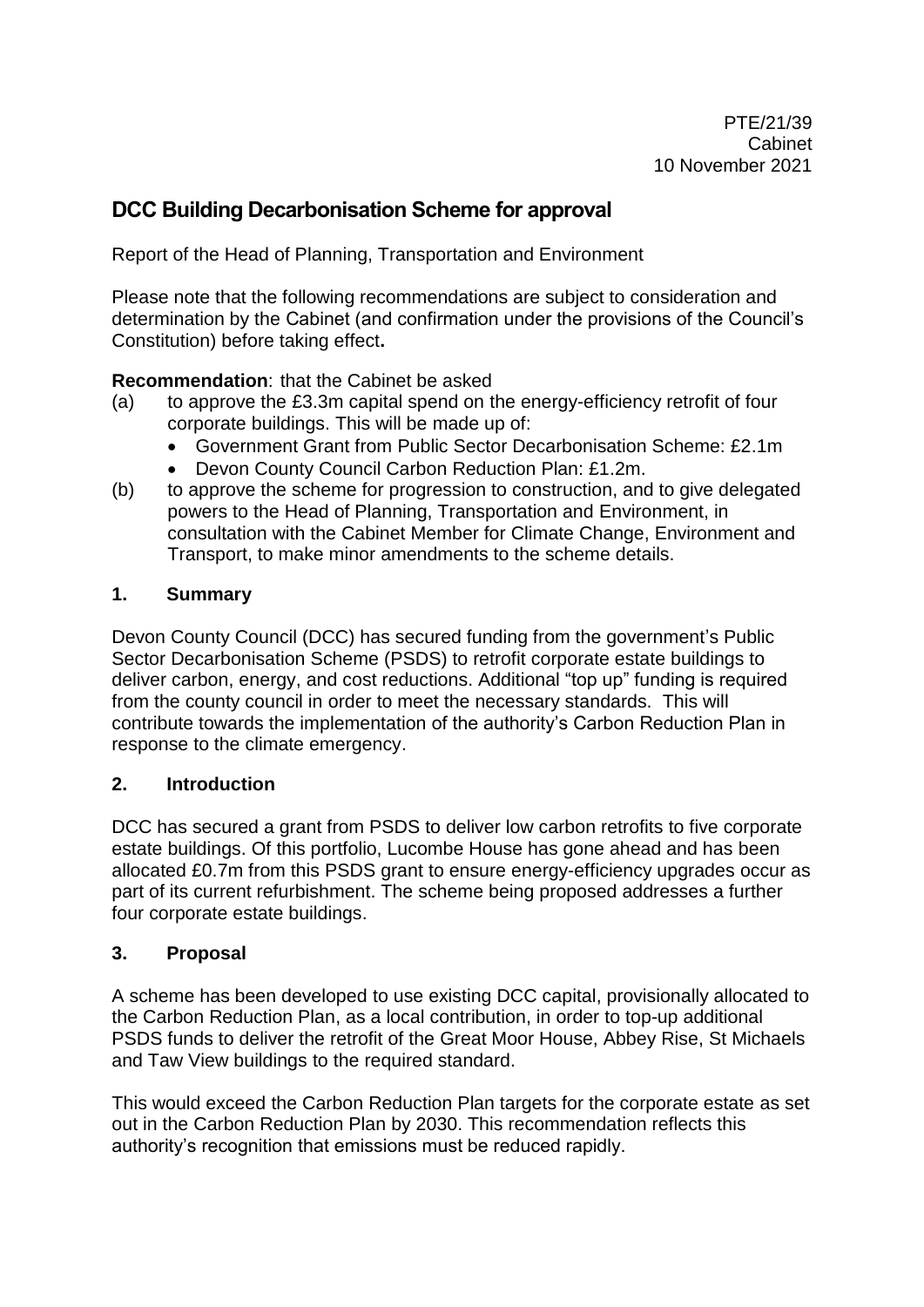The works will be carried out while the buildings are occupied and generally consist of the installation of insulation to building fabric, mechanical ventilation with heat recovery, LED lighting, building management systems, solar panels, and air source heat pumps. There will be some anticipated disruption, but this will be mitigated as far as possible.

The programme for the works is to start in November, and to be completed in 2022.

### **4. Options/Alternatives**

DCC has one other option which is to 'do nothing'. This is not recommended as DCC will not make the necessary progress towards its carbon reduction targets.

### **5. Consultation**

The scheme is in line with the published Climate Change Strategy which has been approved by Cabinet and has been made available on the Council's web site. It also aligns with the Draft Interim Devon Carbon Plan which is also available for consultation.

### **6. Financial Considerations**

Proposed DCC local contribution capital funding of £1.2m is phased over 2021/22 and 2022/23 with potentially the majority in year 2. This capital has already been provisionally earmarked for the implementation of the Carbon Reduction Plan funded by internal borrowing. The revenue impact of this borrowing is already included in the Medium-Term Financial Strategy. This is not an increase to the existing capital programme, but an allocation of existing funds.

This is to be supplemented by draw down of PSDS grant of £2.1m 2021/22.

It is anticipated that there should be some revenue savings due to less energy usage and increased use of solar panels. The situation regarding revenue savings is complicated as although heat pumps use electricity which has a higher pence per kilowatt value than gas, gas prices have increased and there is a national policy to move away from gas. Furthermore, some of these technologies are fairly new and revenue costs will be monitored.

| <b>Property</b>         | <b>Total Project Cost</b> | <b>PSDS Grant</b> | CRP (DCC) |
|-------------------------|---------------------------|-------------------|-----------|
| <b>Great Moor House</b> | 1,243,119                 | 1,124,235         | 118,884   |
| Abbey Rise              | 708,748                   | 392,725           | 316,023   |
| <b>St Michaels</b>      | 663,879                   | 350,860           | 313,019   |
| <b>Taw View</b>         | 710,390                   | 250,318           | 460,072   |
| <b>TOTAL</b>            | 3,326,136                 | 2,118,138         | 1,207,998 |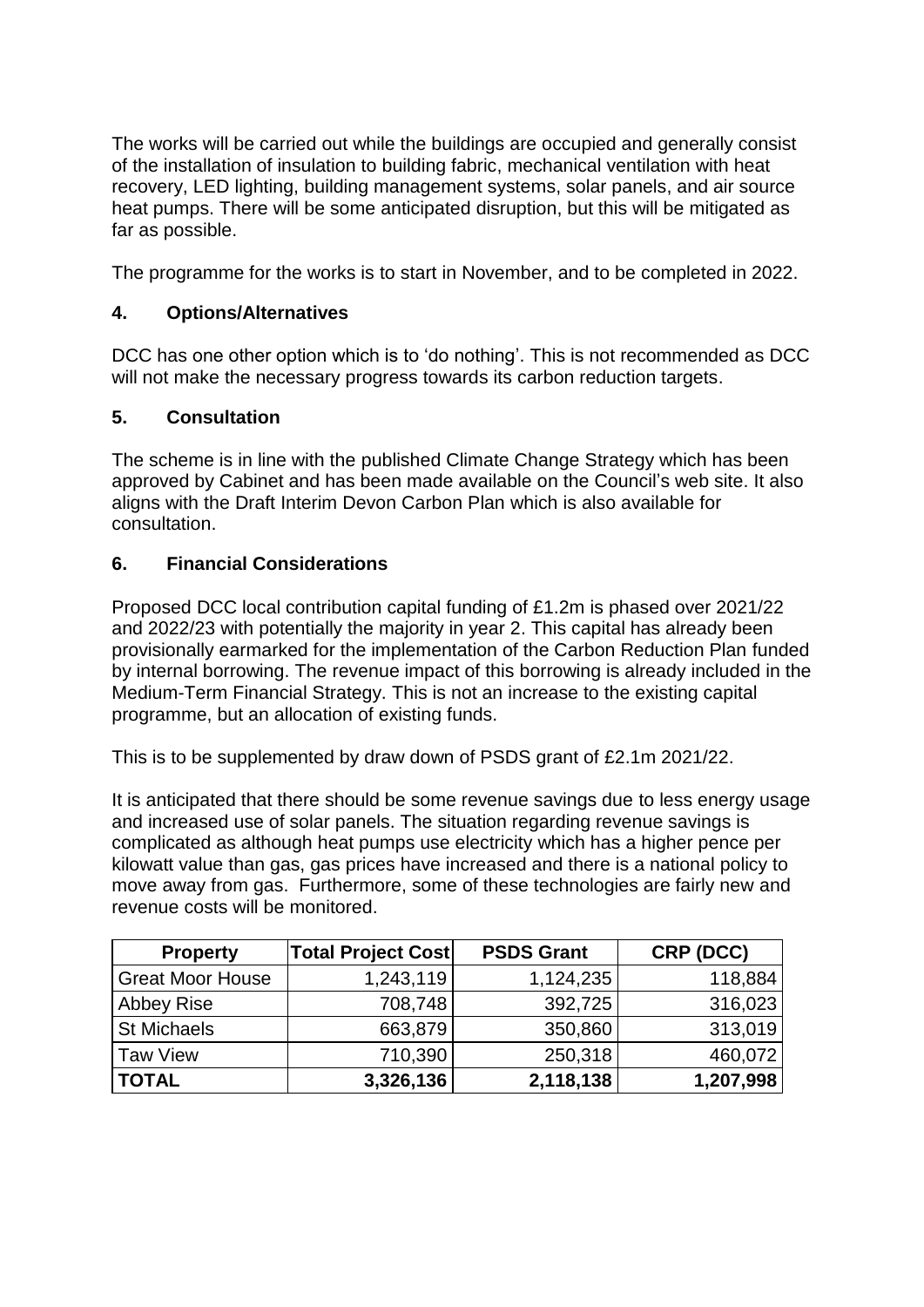## **7. Legal Considerations**

There are no specific legal considerations for DCC. The Climate Change Act 2008 (2050 Target Amendment) Order 2019 requires the UK to become carbon neutral by 2050. DCC has a moral obligation to demonstrate local leadership towards achieving this requirement. All procurements will be in compliance with public procurement regulations.

## **8. Environmental Impact Considerations (Including Climate Change)**

The project will make substantial progress towards DCC's carbon reduction target and improve the building's resilience to increasing temperatures.

# **9. Equality Considerations**

An Impact Assessment has been prepared and circulated separately to Cabinet Councillors and is available at [Zero Carbon Buildings -](https://eur02.safelinks.protection.outlook.com/?url=https%3A%2F%2Fwww.devon.gov.uk%2Fimpact%2Fzero-carbon-buildings%2F&data=04%7C01%7Cheather.kitt%40devon.gov.uk%7C08a20c701d36433803b408d99882771c%7C8da13783cb68443fbb4b997f77fd5bfb%7C0%7C0%7C637708508370341145%7CUnknown%7CTWFpbGZsb3d8eyJWIjoiMC4wLjAwMDAiLCJQIjoiV2luMzIiLCJBTiI6Ik1haWwiLCJXVCI6Mn0%3D%7C1000&sdata=E9LX9lS0GQ9bjD2RRrA2oL97d6MRqtkzHzAKan%2BKMNE%3D&reserved=0) Impact Assessment [\(devon.gov.uk\)](https://eur02.safelinks.protection.outlook.com/?url=https%3A%2F%2Fwww.devon.gov.uk%2Fimpact%2Fzero-carbon-buildings%2F&data=04%7C01%7Cheather.kitt%40devon.gov.uk%7C08a20c701d36433803b408d99882771c%7C8da13783cb68443fbb4b997f77fd5bfb%7C0%7C0%7C637708508370341145%7CUnknown%7CTWFpbGZsb3d8eyJWIjoiMC4wLjAwMDAiLCJQIjoiV2luMzIiLCJBTiI6Ik1haWwiLCJXVCI6Mn0%3D%7C1000&sdata=E9LX9lS0GQ9bjD2RRrA2oL97d6MRqtkzHzAKan%2BKMNE%3D&reserved=0)

Climate change will affect everybody in the county, and it will affect people less able to adapt the most. These include less affluent people, those living with physical and mental health conditions, those living in coastal communities or other areas prone to flooding and young people who will live with the effects becoming worse over their lifetimes. Implementing the recommendation will help grow efforts to reduce international carbon emissions and minimise these impacts on everyone.

There are no equality impacts anticipated directly from the retrofit activity.

## **10. Risk Management Considerations**

The proposal has the following risks and mitigations:

- *PSDS administrators don't agree to the proposal*: DCC has assessed the proposal as passing PSDS's terms and conditions and are in dialogue with the administrators.
- *Prices increase further*: We have secured confirmation from contractors that their tender price is still correct at this time. Once in contract the works will be at a fixed price and managed with contingency budget. Contingency has been put in to cover some price rises.
- Works not delivered on time: PSDS require grant to be spent by 30<sup>th</sup> March but DCC-funded measures can be done after this date.

## **11. Public Health Impact**

The project will reduce fossil fuel burning which in turn will reduce emissions of air pollutants such as NOx and particulate matter which will benefit communities near to the sites. The works will also improve ventilation levels within the buildings that will improve wellbeing for occupants.